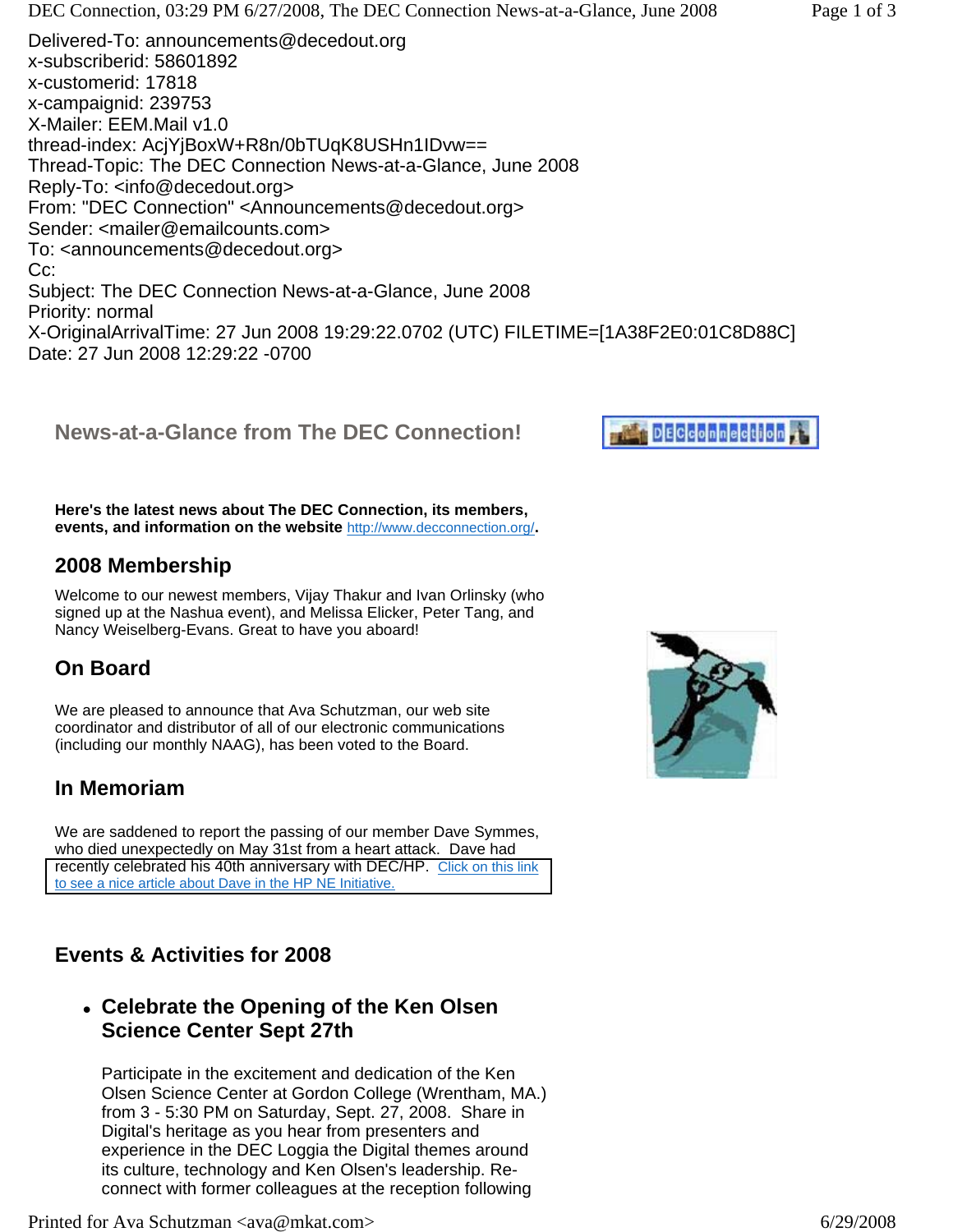DEC Connection, 03:29 PM 6/27/2008, The DEC Connection News-at-a-Glance, June 2008 Page 2 of 3

the formal ceremony.

Hold the date and stay tuned for more details and how to register.

• Don't delay - get your tickets to the DECconnection friends/family Lowell Spinners Baseball Game *now*!

If you have not secured your tickets to the Lowell Spinners, a Red Sox farm team, for a 1:15 PM afternoon game on Sunday, August 3, 2008 in Lowell, MA, please do so *now*. You will have to be a 2008 paid member to participate. The Spinners' park is a terrific place to watch a ball game and there is even a kids' amusement area in the left field outfield. The box seat tickets are only \$7.00. Bring the grandkids! Send your check before July 20th, payable to The DEC Connection, to Jack Mileski, 65 Conant Drive, Stow MA 01775.

• Nashua Business Development Seminar and Networking draws interest

The June 5 seminar and networking drew a small crowd of 2 dozen DEC Connection members and friends who learned, shared business ideas, and then enjoyed an hour of networking with beverages and snacks. Members Glenn Boston and Bob Farquhar shared advice and pointed folks to some resources for small business development.

We thought to offer the separate networking hour after originally announcing this event and in the future will offer networking time separately (regardless of whether one attends an associated seminar).

## **Update on the Website**

Check out our website using our **new Site Map** at [www.decconnection.org/sitemap.htm](http://www.decconnection.org/sitemap.htm)

- Have YOU listed your business info on our Member Businesses page? You don't have to own the business, just be involved. Send info to webmaster@decconnection.org.
- If you're a paid-up member, you can also join our Group on LinkedIn. Go to **DEC Connection LinkedIn group** on our website.



## **HP Connection**

#### **HP Sponsors "Voices of September 11"**

Voices of September 11<sup>th</sup> (VOICES) is a 501c3 non-profit formed shortly after 9/11 which provides support to those impacted by 9/11 while advocating for the changes needed to make us all safer. VOICES is looking for volunteers to work with other volunteers from IBM and